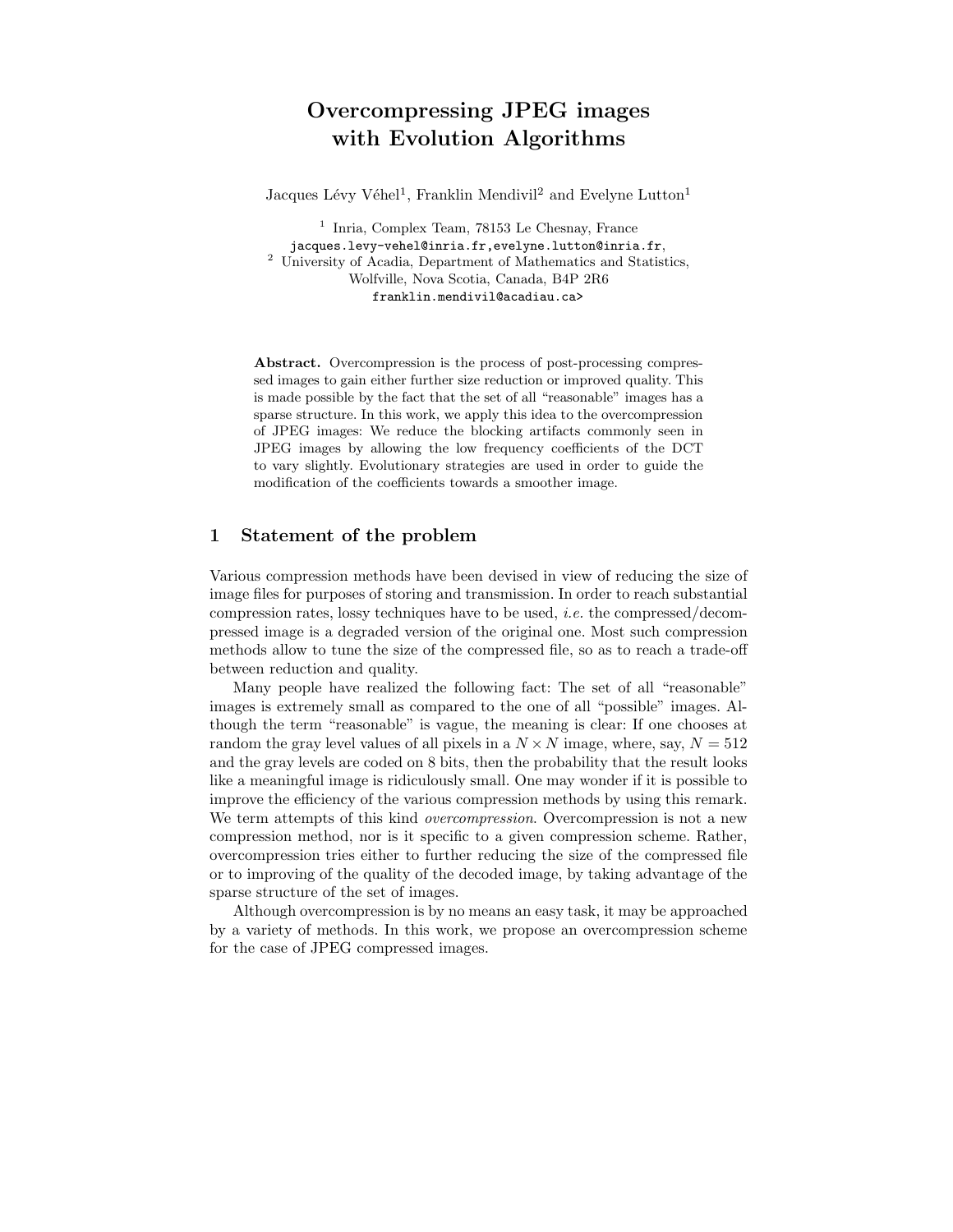The JPEG compression format [1] is the most popular image compression method to date. It has served as a standard until recently. Although JPEG has now been surpassed by a new standard, called JPEG 2000 [1], it is still widely used for several reasons. A major one is that a huge number of images are stored in this format, and it does not seem feasible nor desirable to acquire again all these data in order to process them with the new format. One may also mention the fact that while JPEG is public domain, JPEG 2000 uses some patented techniques, which reduces its diffusion.

It thus seems desirable to increase the efficiency of JPEG. As explained below, our overcompression method improves on the quality of JPEG images by reducing the blocking artifacts classically encountered with this compression method.

Several methods have already been proposed in view of post-processing JPEGcompressed images in order to remove the blocking artifacts. See [2] for a comprehensive list of references.

## 2 Overcompressing JPEG images

The general problem of restoring fidelity in a degraded image is almost impossibly difficult. However, since we are assuming that our image is a compressed JPEG image, we know how the information is lost. Our method is particularly adapted to the case of medium to high compression ratios, which translates into noticeable blocking effects.

The basic JPEG compression algorithm decomposes an image into  $8 \times 8$  nonoverlapping blocks and treats each such block independently of all others. The DCT (Discrete Cosine Transform) of each block is computed and then these frequency coefficients are quantized. Since the details of this quantization are important for our methods, we discuss them further below. After the quantization, the  $8 \times 8$  table of coefficients is linearly ordered using a zig-zag traversal of the array, run length encoded and then finally some type of entropy coding is applied.

The 64 frequency coefficients are quantized individually by dividing by a quantization value and then rounding to the nearest integer. There are two important points to notice about this process. The first is that many different DCT values become quantized to the same integer value. The second is that these "equivalent" DCT values lie in an interval whose length is the size of the corresponding quantization value. Thus the higher this quantization value, the wider the corresponding interval (and the more information which is lost in the process).

Because of this information loss, many initial images all lead to the same final JPEG image (all their differences being removed by the quantization). We call this a JPEG equivalence class of images. Given a compressed JPEG image, clearly both the initial image and the JPEG image are in this equivalence class (as are many others).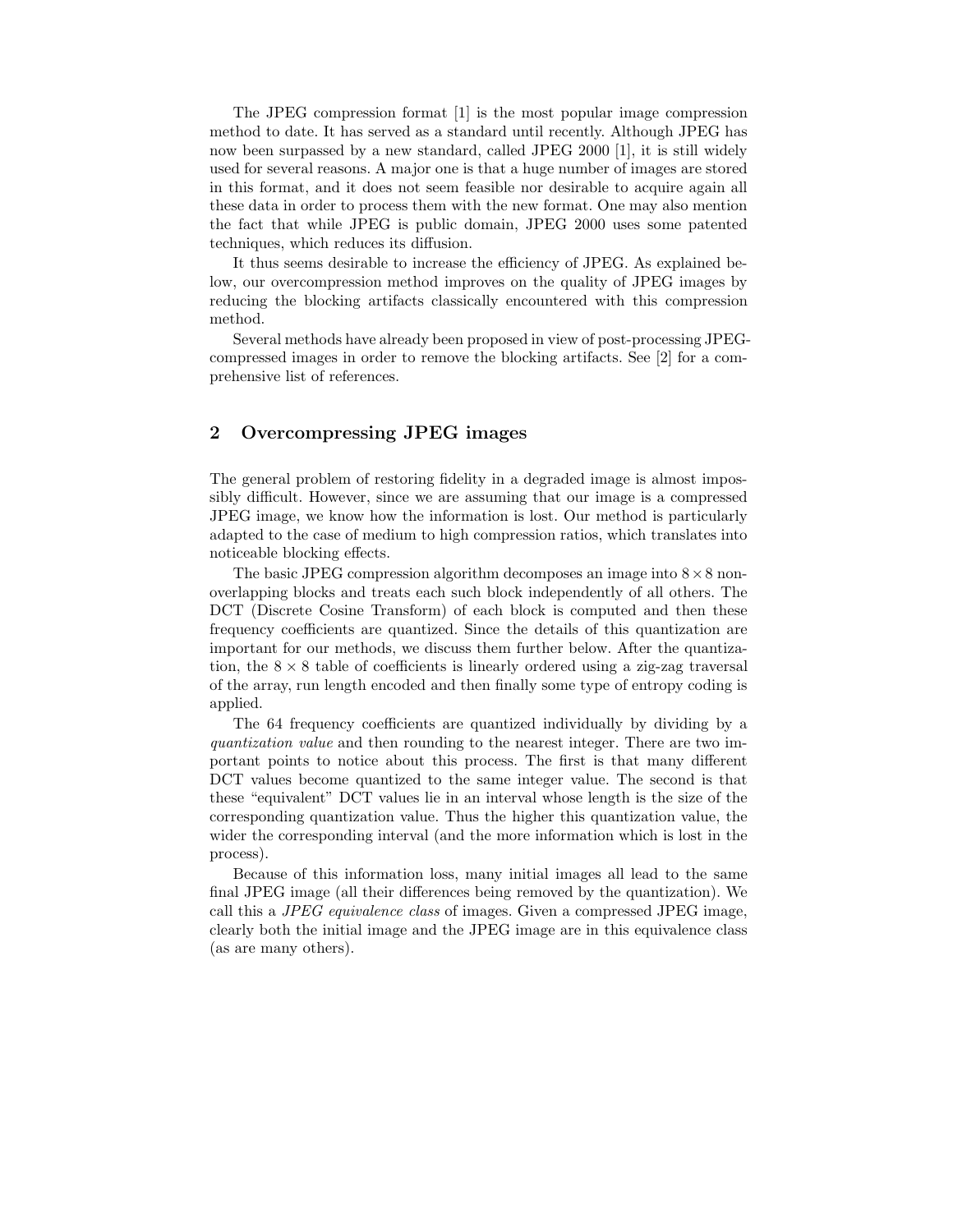|  |  | 16 11 10 16 24 | 40                               | 51                         | 61                          |
|--|--|----------------|----------------------------------|----------------------------|-----------------------------|
|  |  | 12 12 14 19 26 | 58                               | 60                         | 55                          |
|  |  | 14 13 16 24 40 | 57 69                            |                            | 56                          |
|  |  |                | $14 17 22 29\overline{51}$ 87 80 |                            | 62                          |
|  |  |                |                                  | 18 22 37 56 68 109 103 77  |                             |
|  |  |                |                                  | 24 35 55 64 81 104 113 92  |                             |
|  |  |                |                                  |                            | 49 64 78 87 103 121 120 101 |
|  |  |                |                                  | 72 92 95 98 112 100 103 99 |                             |

Table 1. Example of quantization values for JPEG

Our basic idea is to move around within this equivalence class to remove the blocking artifacts. The fact that the original image lies within this class ensures that there are some images which are visually better than the compressed one.

Searching within an equivalence class mearly necessitates perturbing the given JPEG DCT coefficients in such a way that each value remains in the given interval. This is simple to ensure by constraining the size of the perturbations according to their frequency component.

It is important to mention that we assume that the JPEG is reasonably close to the image. We cannot recover lost information, we only try to smooth out the blocking artifacts at the block boundaries without oversmoothing the entire image.

Each block is represented in the DCT domain by a matrix of  $8 \times 8$  coefficients, where the frequency of coefficient  $(i, j)$  increases in the x (resp. y direction) direction as i (resp. j) increases. Thus, low-frequency (resp. highfrequency) coefficients are the ones with low (resp. high) value of  $i + j$ . Since we are only interested in smoothing the blocking artifacts, and not in recovering the lost high-frequency content, we need only modify the low-frequency coefficients. Experiments showed that tuning the 6 coefficients corresponding to the lowest frequency components (*i.e.* the ones with  $i + j \leq 4$  - recall that i and j takes values in  $\{1, \ldots, 8\}$  allowed to reach our purpose. More precisely, we ran the following test: We replaced these coefficients in highly compressed JPEG images with the "correct" coefficients from the uncompressed images. This resulted in images which were almost indistinguishable from the non-compressed ones. As a consequence, correcting these coefficients should be sufficient to restore most of the image quality.

We thus need to optimize 6 parameters per  $8 \times 8$  block. For a  $256 \times 256$ image, this still means processing 6144 values. This is beyond the capacity of any reasonable algorithm. However, we can take advantage of the following remark: JPEG ignores inter-block dependence. As a matter of fact, this is precisely the reason why blocking artifacts arise. This can be exploited in a very simple way, resulting in an algorithm which can easily be parallelized (we did not try this explicitly): Our algorithms decompose the image into a collection of overlapping "tiles", which are processed independently. The results for all the tiles are then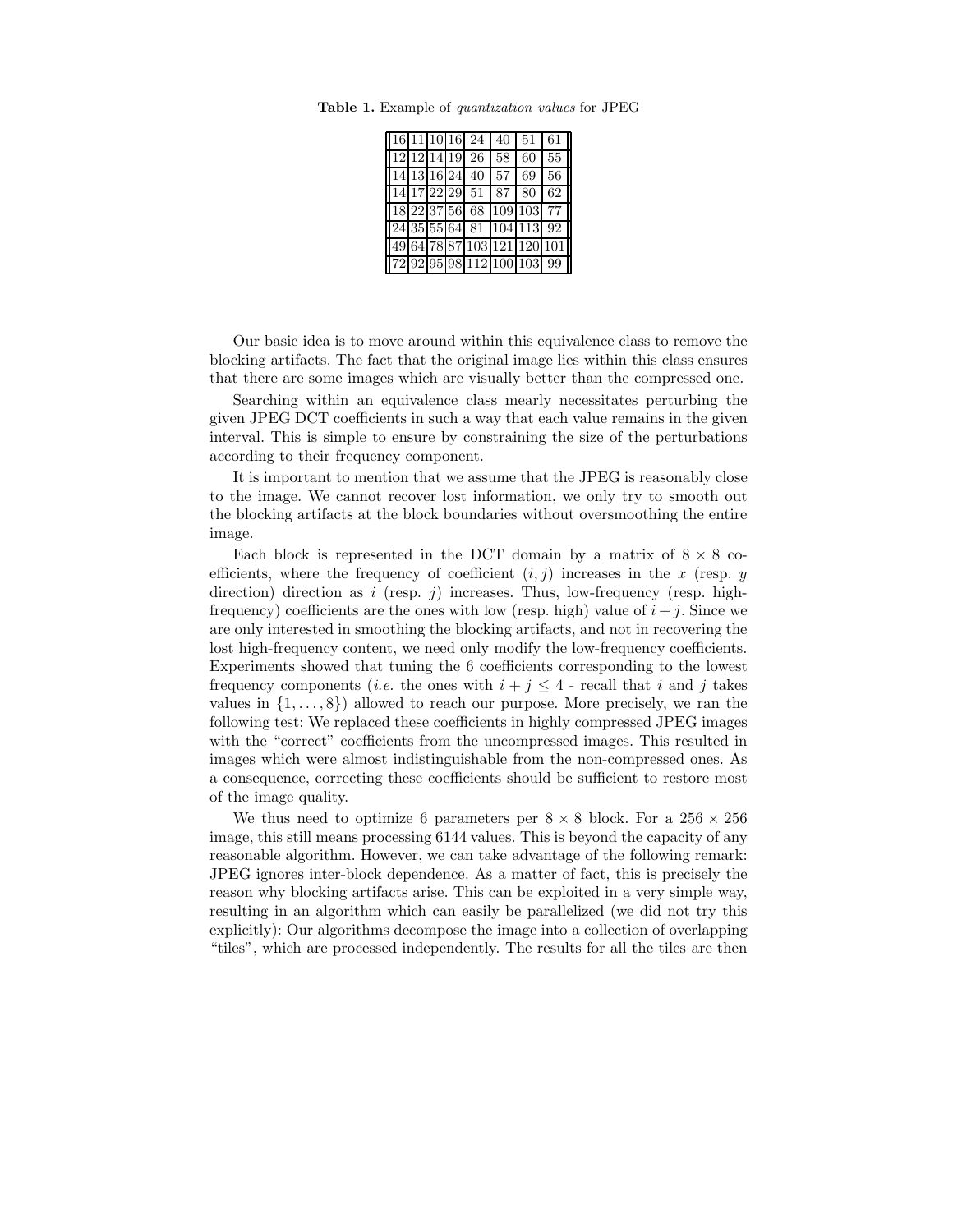blended together by using a convex combination of the various tiles at all places where the tiles overlapped.

This results in huge savings in computational effort and thus much better solutions: For a  $256 \times 256$  image, using  $24 \times 24$  tiles and shifting by 8 pixels in each direction results in 900 tiles, so 900 optimizations with 54 parameters each. This contrasts to a single optimization with 6144 parameters. The value 24 is justified by the fact that, with this size, each block is processed once along with its 8 neighbors, allowing an efficient treatment of the blocking effects.

The optimizations on each tile are very fast and result in good local solutions. The blended global solution was found to be much better than any of the solutions we obtained to the global problem, even with higher iteration counts.

Even though the solutions obtained this way are probably sub-optimal, the justification is that the necessary adjustment to the DCT coefficients in disjoint tiles are approximately independent, with this approximation becoming more true as the distance between the tiles increases.

#### 3 Fitness Function

As always, the choice of the fitness function is of the utmost importance. This is particularly crucial in our case, because there is no obvious way to measure the adequacy of a solution.

Since the aim is to reduce the blocking artifacts of a highly compressed JPEG image, the fitness function should provide a quantitative measurement of these artifacts. There are many possible ways of trying to do this, and we discuss several that were tried, along with some which were tried but then discarded.

As previously mentioned, both the original and the JPEG image are in the given equivalence class. The fitness function should obviously yield a smaller (more optimal) value on the original image than on the JPEG image (since we wish for images which look more like the original image than the JPEG image). This simple criterion eliminates several candidate fitness functions. In particular, one might be tempted to use fitness functions that provide a measure of the smoothness of the image, with the idea that a highly compressed image will not be as smooth as the original image, due to the blocking artifacts. One such metric is the *total variation norm* [3], a commonly used metric in image processing. However, this metric is rather ill-adapted to our case: Indeed, a highly compressed JPEG image tends to be almost piecewise constant, because it consists of large almost flat regions bounded by a comparatively small number of edges between blocks. This is precisely the type of images that is favored by total variation. As a consequence, compressed images will often tend to have smaller fitness values than their original version.

The second type of fitness function is one which explicitly uses the  $8 \times 8$ blocking structure of JPEG. There many possibilities for this as well. Among those tried were:

1. Summing the absolute differences across all the interior  $8 \times 8$  block boundaries.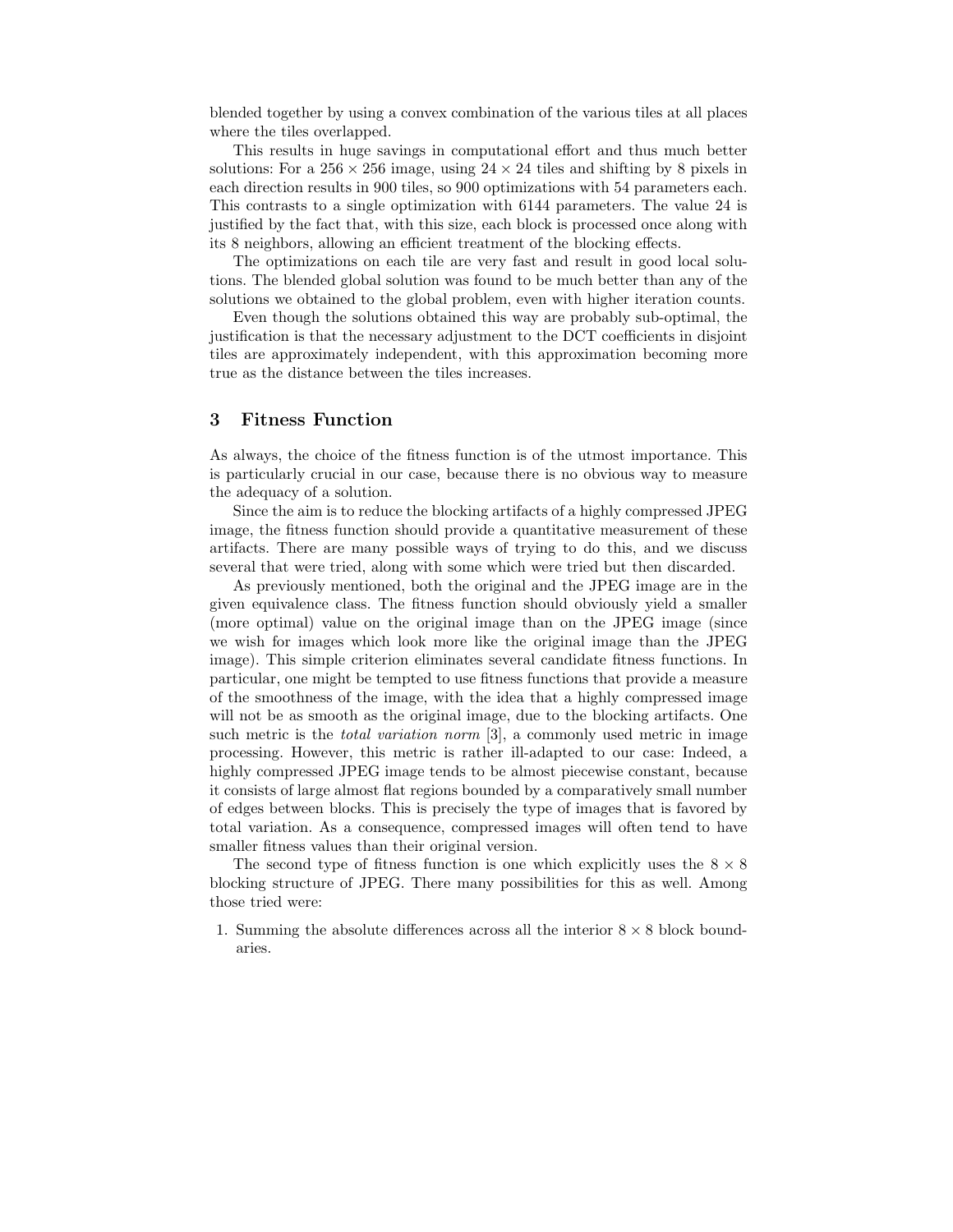- 2. For each interface between two blocks, compute the average value on both sides of the edge and sum the absolute value of these differences.
- 3. Same as 2) except normalize by some block measure (like the mean).
- 4. For each interface between two blocks, compute the vector of differences along the edge and accumulate the L1 norm of these vector differences divided by the variance of the vector.

In each case, the idea is that one wishes to penalize large inter-block differences but allow for the fact that blocks may consist of texture regions.

#### 4 Evolutionary Algorithms

To find optimal perturbation of the JPEG coefficients, we tested two algorithms: a  $(1 + 1)$  EA and a genetic algorithm.

If we write the JPEG image as a sum over the blocks,  $I = \sum_B I_B$ , we can represent the individual as a sum of perturbations,  $\delta = \sum_B \delta_B$ . We are looking for the best  $\delta$ , that is so that  $I + \delta$  has smoothed out the blocking artifacts. Thus each  $\delta_B \in \mathbb{R}^6$ , with each component appropriately constrained (by the condition that  $I_B + \delta_B$  still lie in the correct quantization interval).

Modifying a component consists of adding a random perturbation (uniformly distributed in an interval) to that component, wrapping around if the new value lies outside the particular quantization interval. We use wrap-around rather than clipping since the former ensures a uniform distribution over the interval (experiments showed that clipping yields lower quality results).

After testing various possibilities, the fitness function used was item 1) from the list above, simply summing the absolute differences across all (internal) block boundaries. Because only the lowest frequency coefficients were modified, the resulting images were not too irregular: Since we do not touch the coefficients  $(i, j)$ such that  $i + j > 4$ , we have no risk of introducing spurious higher frequencies, and there is no need to introduce a term measuring this in the fitness function.

#### 4.1  $(1 + 1)$  EA

We tried a simple  $(1 + 1)$  EA, that is, each generation consists of a single individual which produces one mutation which may become the next generation.

We mutate  $\delta$  by independently modifying each component with some probability  $p_c$ , obtaining  $\delta'$ .

If  $f(\delta') < f(\delta)$ , we always replace  $\delta$  with  $\delta'$ . On the other hand, with probability  $p_r$  we replace  $\delta$  with  $\delta'$  even if  $f(\delta) < f(\delta')$ .

#### 4.2 Genetic Algorithm

A classical genetic algorithm was used, with the following parameters: uniform selection, elite count  $= 2$ , crossover fraction  $= 0.8$ , uniform mutation with probability = 0.1 and range two thirds of the quantization bin (*i.e.* the size of the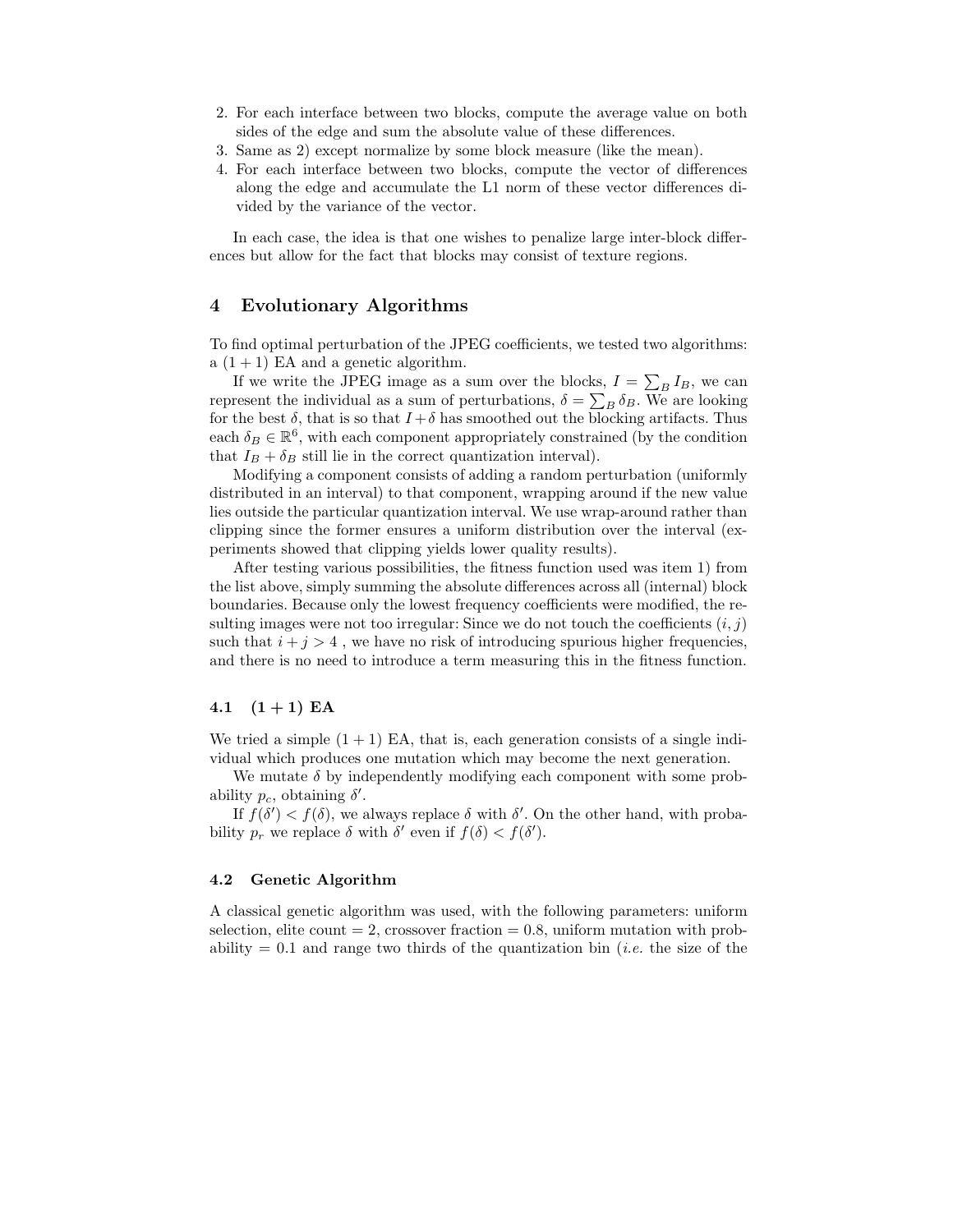

Fig. 1. Compression results, compression factor 5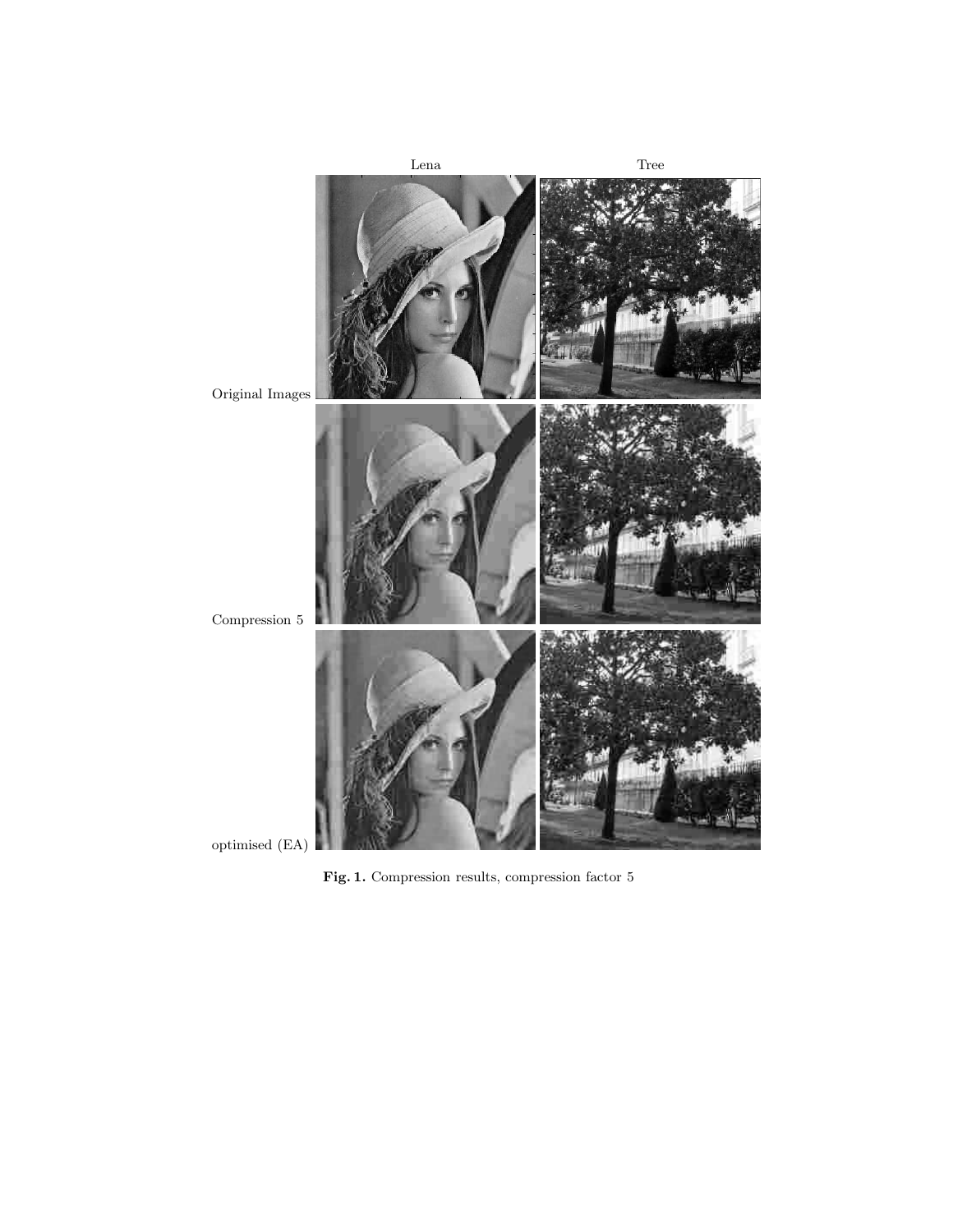

Fig. 2. Compression results, compression factor 10